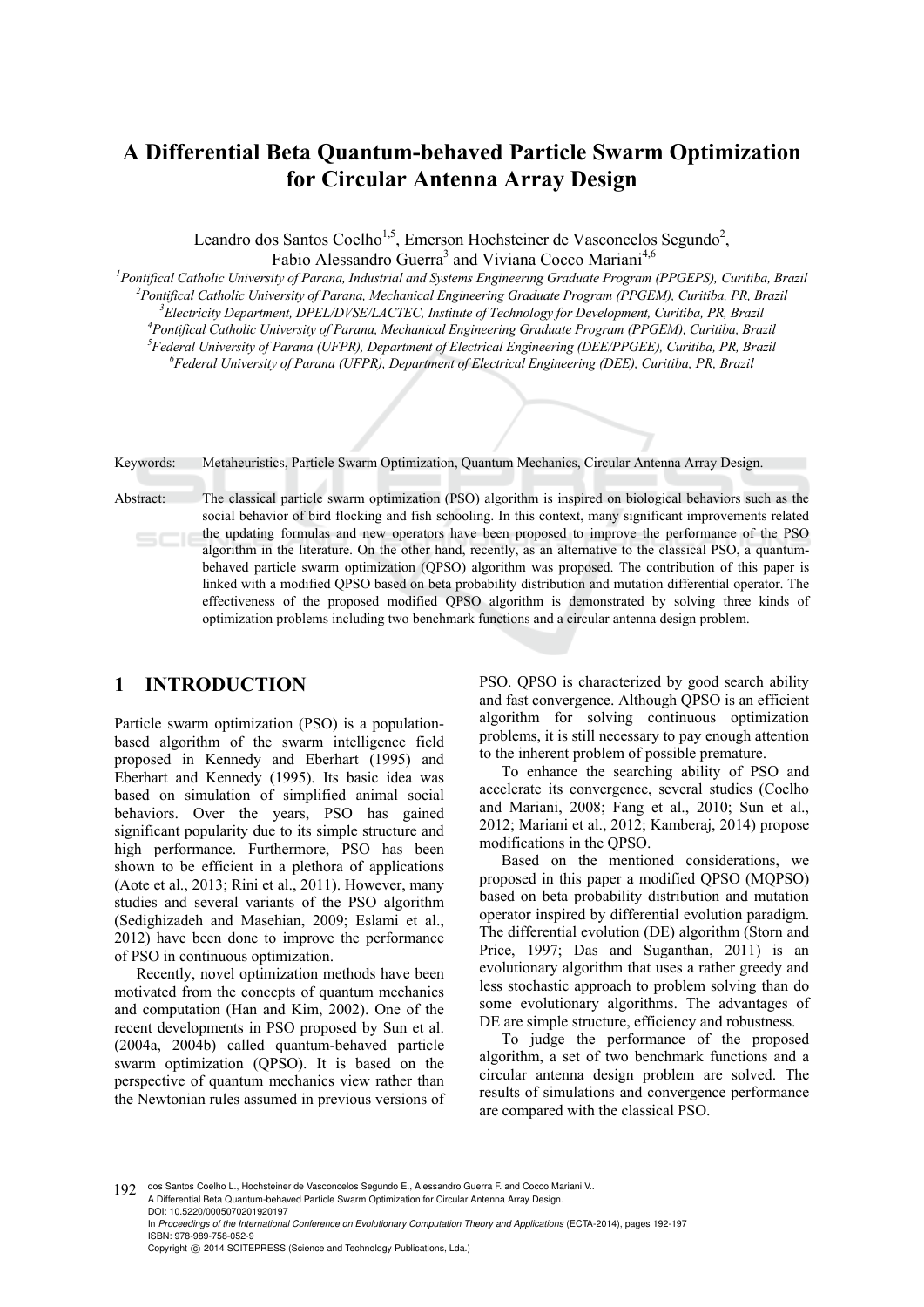The remainder of this paper is organized as follows: The fundamentals of the PSO, QPSO and MQPSO are provided in Sections 2 and 3, respectively. The description of the circular antenna array design problem is given in Section 4. Experiments on numerical optimization used to illustrate the efficiency of the proposed MQPSO are given in Section 5. Finally, a conclusion and future research are conducted in Section 6.

## **2 CLASSICAL PSO ALGORITHM**

The classical PSO algorithm maintains a swarm of particles, where each particle represents a potential solution to the objective problem. The particles are initially placed at random positions in the searchspace, moving (flying) in randomly defined directions in the *n*-dimensional search space. Their velocities are changed based on the results of the populational (*gbest*, global best) or personal (*pbest*, personal best) locations search, and they move toward the function optimum.

The procedure for implementing the global version of PSO is given by the following steps:

*Step 1: Initialization of swarm*: Initialize a population of particles with random positions and velocities in the *n-*dimensional problem space using uniform probability distribution function.

*Step 2: Evaluation of particle's fitness*: Evaluate each particle's fitness value.

*Step 3: Comparison to pbest*: Compare each particle's fitness with the particle's *pbest*. If the current value is better than *pbest*, then set the *pbest* value equal to the current value and the *pbest* location equal to the current location in *n*dimensional space.

*Step 4: Comparison to gbest*: Compare the fitness with the population's overall previous best. If the current value is better than *gbest*, then reset *gbest* to the current particle's array index and value.

*Step 5: Updating of each particle's velocity and position*: Change the velocity,  $v_i$ , and position of the particle,  $x_i$ , according to equations (1) and (2):

$$
v_i(t+1) = w \cdot v_i(t) + c_1 \cdot ud \cdot [p_i(t) - x_i(t)] +
$$
  

$$
c_2 \cdot Ud \cdot [p_g(t) - x_i(t)] \tag{1}
$$

$$
x_i(t+1) = x_i(t) + \Delta t \cdot v_i(t+1)
$$
 (2)

where  $i=1,2,...,N$  indicates the number of particles of population;  $t=1,2,...,t_{max}$  indicates the generations (iterations);  $v_i = [v_{i1}, v_{i2},..., v_{in}]^\text{T}$  stands for the velocity of the *i*-th particle,  $x_i = [x_{i1}, x_{i2},...,x_{in}]^T$ stands for the position of the *i*-th particle of population, and  $p_i = [p_{i1}, p_{i2}, \dots, p_{in}]$ <sup>T</sup> represents the best previous position of the *i*-th particle. Positive constants  $c_1$  and  $c_2$  are referred to as the cognitive and social parameter, respectively. Index *g* represents the index of the best particle among all the particles in the swarm. The stochastic variables *ud* and *Ud* are random numbers generated uniformly distributed in [0,1]. Equation (2) represents the position update, according to its previous position and its velocity, considering  $\Delta t = 1$ .

*Step 6: Repeating the evolutionary cycle*: Return to *Step 2* until a stop criterion is met. In this paper the maximum number of generations is adopted.

In this paper, this is done by bounding a particle's velocity to the 20% of the full range of the search space, so the particle can at most move from one search space boundary to the other in one step.

PSO has some advantages over other similar optimization techniques such as genetic algorithm. It is easier to implement and needs fewer parameters to adjust. On the other hand, the original PSO is easily fall into local optima in many optimization problems.

Recent studies (Rini et al., 2011; Aote et al., 2013) have also attempted various ways to analyze and improve PSO. Proper selection of these  $w$ ,  $c_1$ and  $c_2$  parameters can improve the convergence rate. However, the design of an effective method to select PSO's parameters using the relationship between *w*,  $c_1$  and  $c_2$  parameters can be a complex task.

## **3 QPSO ALGORITHM**

The core idea of classical PSO is the exchange of information among the velocity, global best, local best, and current particles. In the QPSO, the velocity equation in the PSO algorithm is neglected. Experimental results performed on some wellknown benchmark functions show that the QPSO method has better performance than the PSO method (see Sun et al. (2004a, 2004b, 2011)).

The probability of the particle's appearing in position  $x_i$  from probability density function  $|\psi(x,t)|^2$ , the form of which depends on the potential field the particle lies. In this context, each particle in a quantum state formulated by wavefunction  $\psi(x, t)$ .

Using the Monte Carlo method, the position of the particles can be obtained at iteration *t*+1 as (Sun et al., 2004a, 2004b):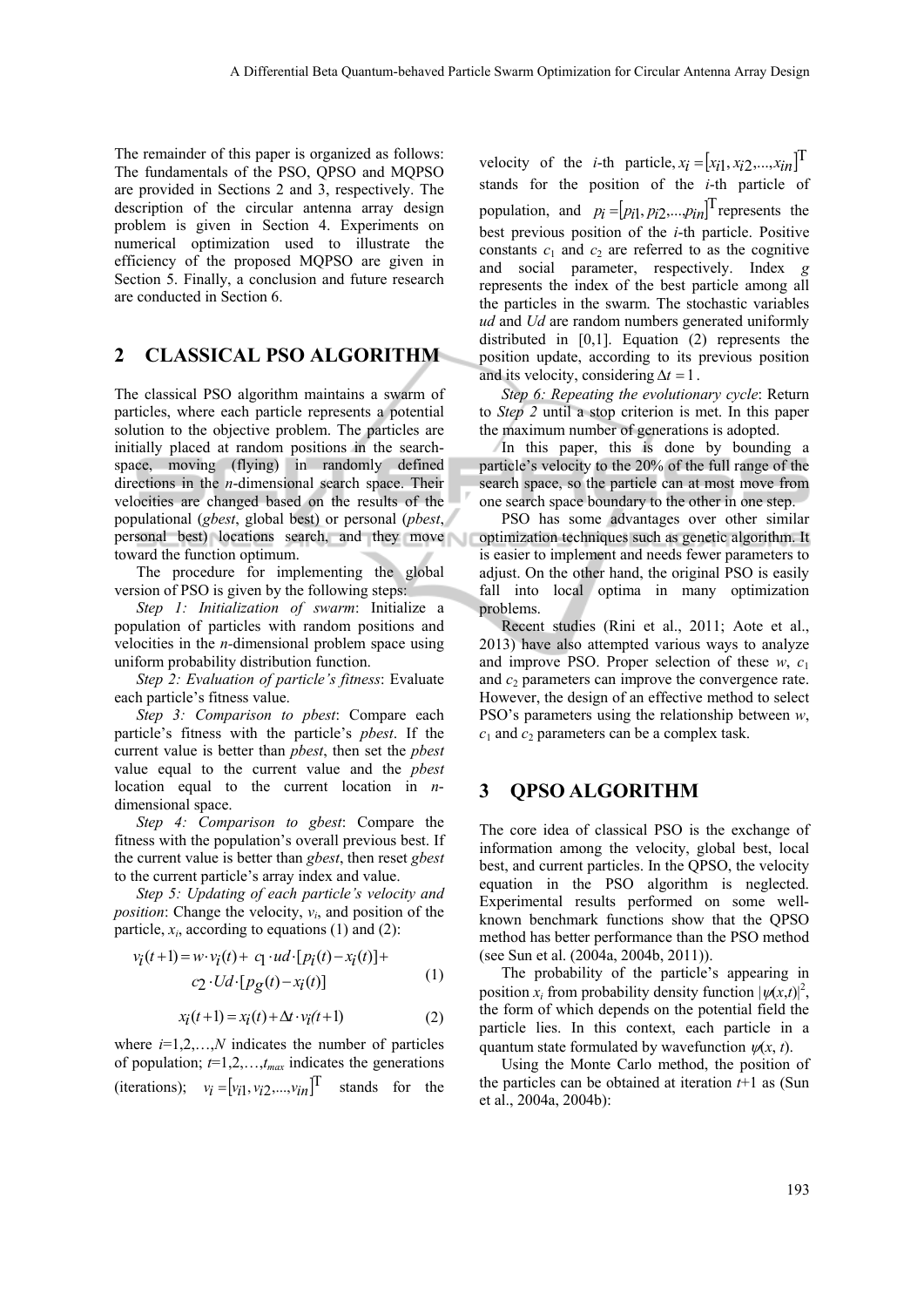If  $k \geq 0.5$  then  $x_{i, j}(t+1) = p_i(t) + \alpha \cdot \left| Mbest_j(t) - x_{i, j}(t) \right| \cdot \ln(1/u)$  (3)

Else

$$
x_{i,j}(t+1) = p_i(t) - \alpha \cdot \left| Mbest_j(t) - x_{i,j}(t) \right| \cdot \ln(1/u) \tag{4}
$$

where  $x_{i,i}(t+1)$  is the position for the *j*-th dimension of *i-*th particle in *t-*th generation (iteration); *Mbestj*(*t*) is the global point called *Mainstream Thought* or *Mean Best* (*Mbest*) for the *j*-th dimension;  $\alpha$  is a design parameter called contraction-expansion coefficient in range  $[0,1]$ ; *u* and *k* are numbers generated according to a uniform probability distribution in range  $[0,1]$ ; and  $p_i(t)$  is a local point. Trajectory analysis in Clerc and Kennedy (2002) demonstrated that the convergence of the PSO algorithm may be achieved if each particle converges to its local attractor.

The *Mainstream Thought* or *Mean Best* (*Mbest*) is defined as the mean of the *pbest* positions of all particles and it given by AND TECHNI

$$
Mbest_j(t) = \frac{1}{N} \sum_{j=1}^{N} p_{g,j}(t),
$$
\n(5)

where *g* represents the index of the best particle among all the particles' swarm in *j*-th dimension. In this case, it is adopted

$$
p_i(t) = \frac{c_1 \cdot p_{k,i} + c_2 \cdot p_{g,i}}{c_1 + c_2},
$$
 (6)

where  $p_{ki}$  (*pbest*) represents the best previous *i*-th position of the *k*-th particle and  $p_{gi}$  (*gbest*) represents the *i*-th position of the best particle of the population. In the same form that the classical PSO, constants  $c_1$  and  $c_2$  are the cognitive and social components, respectively. The procedure for implementing the QPSO is given by the following steps:

*Step 1: Initialization of swarm positions*: Initialize a population of particles with random positions in the *n* dimensional problem space using a uniform probability distribution function.

*Step 2: Evaluation of particle's fitness*: Evaluate the fitness value of each particle.

*Step 3: Comparison of each particle's fitness with its pbest (personal best)*: Compare each particle's fitness with the particle's *pbest*. If the current value is better than *pbest*, then set a novel *pbest* value equals to the current value and the *pbest* location equals to the current location in *n*dimensional space.

*Step 4: Comparison of each particle's fitness* 

*with its gbest (global best)*: Compare the fitness with the population's overall previous best. If the current value is better than *gbest*, then reset *gbest* to the current particle's array index and value.

*Step 5: Updating of global point*: Calculate the *Mbest* using equation (5).

*Step 6: Updating of particles' position*: Change the position of the particles using equations (3) or (4), and (6).

*Step 7: Repeating the evolutionary cycle*: Loop to *Step 2* until a stopping criterion is met.

#### **3.1 MQPSO Algorithm**

QPSO may be trapped in local minima, because it easily loses the diversity of swarm during the search. To overcome the disadvantage of QPSO, a modified QPSO (MPQSO) combining strategy of QPSO and DE is introduced in this study.

The main point of the proposed MPQSO is to improve the global performance of the QPSO by using DE-inspired mutation operator. In the MQPSO, exploration behavior was enhanced at the early stage of searching so that more search space can be explored by particles. While at the later stage the MQPSO emphasized the exploitation to find the accurate optimum using a DE-inspired mutation operator. Furthermore, the MQPSO uses a linearly decreasing parameter to choice the global or local search during the generational cycle.

The *Steps* (1)-(5) of the QPSO are the same to the MQPSO. However, the *Step* (6) in MQPSO is given by following pseudocode:

$$
p_i(t) = \frac{c_1 \cdot p_{k,i} + c_2 \cdot p_{g,i}}{c_1 + c_2}
$$
  
If  $r_3 > 0.8 - 0.6(t / t_{max})$   
Modified approach:  
 $\alpha = 0.27 \cdot \text{betarnd}(10 \cdot r_2, 10 \cdot r_3)$   
Uses Equation (3) or (4) to update  $x_{i,j}(t+1)$ 

 Else (uses the differential mutation)  $F = 0.6 + 0.3(\frac{t}{t_{max}})$  $x_{i,j}(t+1) = x_{i,j}(t) + F \cdot [x_{s_1,j}(t) - x_{s_2,j}(t)]$ End

where  $r_1$ ,  $r_2$  and  $r_3$  are uniformly distributed random numbers bound within the range [0,1];  $s_1, s_2 \in \{1, 2, \ldots, N\}$ , and *betarnd* is a number generated by a beta probability distribution, where  $10 \cdot r_2$  and  $10 \cdot r_3$  generate the shape parameters of the beta distribution. In this case, the Matlab's script called *betarnd.m* was employed.

The beta distribution is very flexible for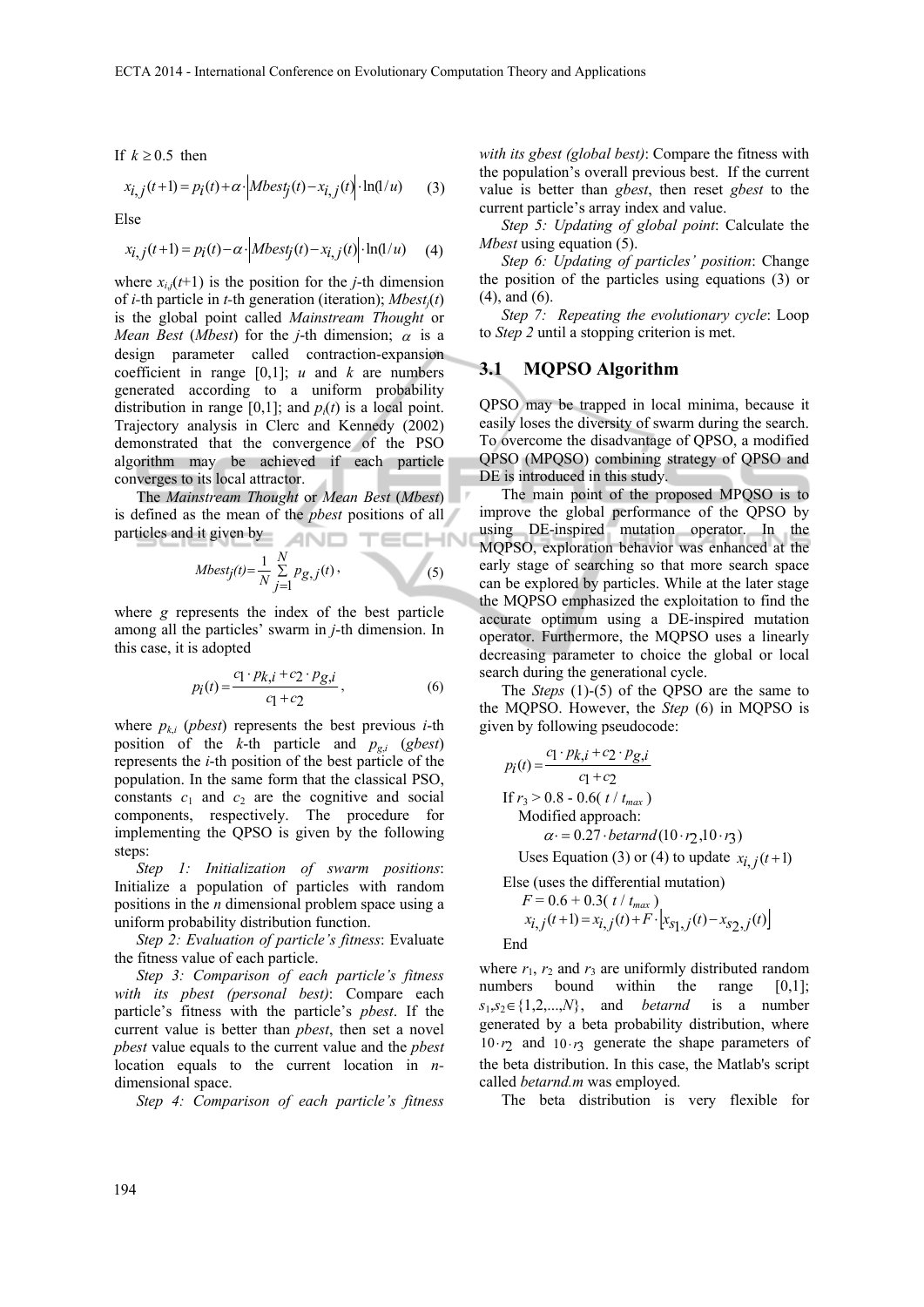modeling data that are measured in a continuous scale on the open interval  $(0,1)$  since its density has quite different shapes depending on the values of the two parameters that index the distribution.

## **4 CIRCULAR ANTENNA ARRAY DESIGN PROBLEM**

Consider a circular array of *N* antenna elements spaced on a circle of radius *r* in the *x*-*y* plane. This is shown in Fig. 1 and the antenna elements are said to constitute a circular antenna array. The array factor for the circular array is written as follows (Das and Suganthan, 2010):

$$
AF(\phi) = \sum_{i=1}^{Ne} I_i \cdot \exp[jar \cos(\phi - \phi_{ang}^i)] -
$$
  
 
$$
jar \cos(\phi_0 - \phi_{ang}^i) + \beta_i]
$$
 (6)

where *Ne* is the number of antennas,  $\phi = 2\pi - 1$  is the angular position of the *ith* element on the *x*-*y* plane,  $ar = Nd$  where *a* is the wave-number, *d* is the angular spacing between elements and *r* is the radius of the circle defined by the antenna array,  $\phi_0$  is the direction of maximum radiation,  $\phi$  is the angle of incidence of the plane wave,  $I_i$  represents the amplitude excitation of the *i-*th element of the array and  $\beta_i$  is the phase excitation of the *i*-th element.



Figure 1: Geometry of circular antenna array (source: Das and Suganthan, 2010).

The purpose of the adopted optimization task is modify the current and phase excitations of the antenna elements and try to suppress side-lobes, minimize beamwidth and achieve null control at desired directions. The objective function *f* is taken as:

$$
f = |AR(\varphi_{sll}, \vec{I}, \vec{\beta}, \varphi_0)| / |AR(\varphi_{\text{max}}, \vec{I}, \vec{\beta}, \varphi_0)| +
$$
  
1/DIR(\varphi\_0, \vec{I}, \vec{\beta}) + |\varphi\_0 - \varphi\_{des}| + \sum\_{k=1}^{num} |AR(\varphi\_k, \vec{I}, \vec{\beta}, \varphi\_0)| (7)

where the first component attempts to suppress the sidelobes.  $\varphi_{sll}$  is the angle at which maximum sidelobe level is attained. The second component attempts to maximize directivity (*DIR*) of the array pattern. Nowadays directivity has become a very useful figure of merit for comparing array patterns. The third component strives to drive the maxima of the array pattern close to the desired maxima  $\varphi_{\text{des}}$ .

The fourth component penalizes the objective function if sufficient null control is not achieved. *num* is the number of null control directions and  $\varphi_k$ specifies the *kth* null control direction.

We adopt the number of antenna elements in circular array as *Ne*=12 for a uniform separation distance of  $d = 0.5 \lambda$ , where  $\lambda$  is the wavelength. The desired maxima  $\varphi_{des}$  is set to 180<sup>°</sup> and *null* = [50,120] in radians (no null control). In this case study,  $6$  excitation amplitudes  $(I_i)$  and  $6$  phase perturbations  $(\beta_i)$  are optimized. It is considered the following search space:  $0.2 \le I_i \le 1$  and  $-180^{\circ} \le \beta_i \le 180^{\circ}, i = 1,...,6$ . The source code in Matlab of the circular array design benchmark problem is provided by IEEE-CEC (2011).

#### **5 OPTIMIZATION RESULTS**

In this section, two benchmark functions and the circular antenna array design are carried out to test the validity of the proposed MQPSO, and the results are compared with those of PSO and QPSO.

In the tests, the value of function is defined as the fitness function of algorithm. Due to the stochastic nature of the proposed approach, these four systems were repeatedly solved 25 times by the PSO and QPSO approaches.

The settings adopted in the tested PSO approaches for the benchmarks functions is the swarm size (population size) equal to 25 particles, 25 runs, and the stopping criterion is 10,000 generations. In the antenna case, 70 particles, 25 runs and the stopping criterion is 800 generations was adopted.

In terms of PSO setting,  $c_1 = c_2 = 2.05$  and the inertia factor linear decreasing of 0.9 to 0.4 during the iterations is adopted. QPSO and MQPSO use a linearly decreasing contraction-expansion coefficient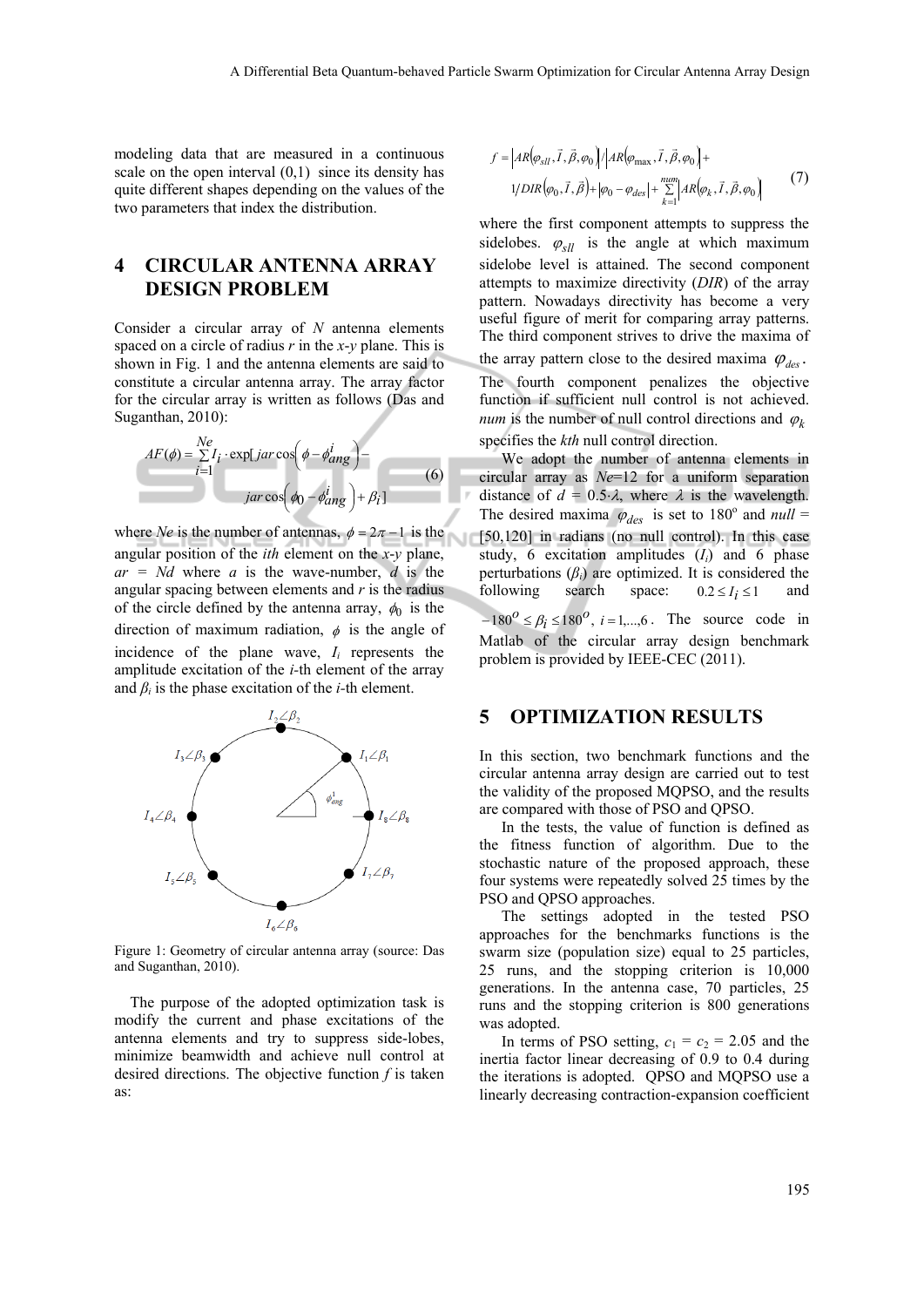$(\alpha)$  which starts at 1 and ends at 0.5.

#### **5.1 Benchmark Functions**

The Griewank function, first introduced in (Griewank, 1981), has been employed as a test function for global optimization algorithms in many papers. The function is defined as follows:

$$
f_1(x) = \frac{1}{4000} \sum_{i=1}^{n} x_i^2 - \prod_{i=1}^{n} \cos\left(\frac{x_i}{\sqrt{i}}\right) + 1
$$
 (8)

within search space given by  $[-600, 600]^n$ . The global minimum value is 0 and the global minimum is located in the origin, but the function also has a very large number of local minima, which regularly distributed, exponentially increasing with *n*. It is similar to the Rastrigin function, but the number of local optima is larger in this case. Rosenbrock function (Rosenbrock, 1960) is non-convex, nonseparable and quadratic function defined by

$$
f_2(x) = \sum_{i=1}^{n-1} \left( 100(x_i^2 - x_{i+1})^2 + (x_i - 1)^2 \right) \tag{9}
$$

with search space given by  $[-30,30]^n$  and the global minimum value is 0.

Simulation results presented in Tables 1 and 2 (best results in boldface) showed that the MQPSO outperform the adopted PSO and QPSO on the basis of mean and standard deviation of the best objective function value of the total runs for the two benchmark functions with  $n = 10$ .

| Index                 | <b>PSO</b>            | <b>OPSO</b>           | <b>MQPSO</b>          |
|-----------------------|-----------------------|-----------------------|-----------------------|
| Maximum<br>(Worst)    | $4.48 \times 10^{-2}$ | $2.20 \times 10^{-1}$ | $8.35\times10^{-2}$   |
| Mean                  | $2.74 \times 10^{-2}$ | $9.36 \times 10^{-2}$ | $5.07\times10^{-2}$   |
| Minimum<br>(Best)     | $1.11 \times 10^{-2}$ | $3.23 \times 10^{-2}$ | $2.46 \times 10^{-2}$ |
| Standard<br>Deviation | $7.82\times10^{-2}$   | $4.68 \times 10^{-2}$ | $1.75 \times 10^{-2}$ |
|                       |                       |                       |                       |

Table 1: Results of  $f_1$  (Griewank function).

Table 2: Results of  $f_2$  (Rosenbrock function).

| Index                 | PSO                | <b>OPSO</b>           | <b>MOPSO</b>        |
|-----------------------|--------------------|-----------------------|---------------------|
| Maximum<br>(Worst)    | 19.7794            | 12.6433               | 16.2680             |
| Mean                  | 10.3934            | 6.3008                | 6.0639              |
| Minimum<br>(Best)     | $5.22\times10^{0}$ | $4.28 \times 10^{-1}$ | $5.90\times10^{-2}$ |
| Standard<br>Deviation | 3.5496             | 3.1631                | 3.7946              |

#### **5.2 Circular Antenna Array Design**

A comparison with PSO, QPSO and MQPSO of results presented in IEEE-CEC (2011) shows that the MQPSO approach provides quite encouraging results. As it is clear from Table 3 (best results in boldface), the MQPSO is able to find the global minimum and mean *f* values that outperform other 10 algorithms mentioned in IEEE-CEC (2011). The best result (minimum) using MQPSO presented *f*=- 21.7586 is presented in Table 4.

Table 3: Results in terms of the best *f* values (25 runs).

| Optimization<br>method | minimum    | *B             | mean       | #M                       |
|------------------------|------------|----------------|------------|--------------------------|
| <b>PSO</b>             | $-20.7274$ |                | $-16.9347$ |                          |
| <b>OPSO</b>            | $-21.2292$ |                | $-19.1884$ |                          |
| <b>MOPSO</b>           | $-21.7586$ | -              | $-21.4360$ |                          |
| GA-MPC                 | $-21.8425$ | $\overline{2}$ | $-21.7022$ | 1                        |
| WI DE                  | $-21.8000$ | 6              | $-21.7000$ | $\overline{2}$           |
| <b>SAMODE</b>          | $-21.8216$ | 4              | $-21.6589$ | 3                        |
| <b>OXcoDE</b>          | $-21.8650$ | 1              | $-21.5910$ | 4                        |
| ED-DE                  | $-21.8320$ | 3              | $-21.4210$ | $\overline{\phantom{0}}$ |
| EA-DE-MA               | $-21.7956$ | 8              | $-21.2554$ | 6                        |
| Mod DE LS              | $-21.7691$ | 9              | $-21.0897$ | 7                        |
| AdapDE171              | $-21.8084$ | 5              | $-20.9583$ | 8                        |
| mSBX-GA                | $-21.2545$ | 11             | $-20.8860$ | 9                        |
| DE-RHC                 | $-20.5000$ | 13             | $-18.3000$ | 10                       |
| RGA                    | $-21.0188$ | 12             | $-17.2908$ | 11                       |
| DE-Acr                 | $-21.6010$ | 10             | $-16.7560$ | 12                       |
| ENSML DE               | $-21.8000$ | 6              | $-15.6000$ | 13                       |
| CDASA                  | $-19.0310$ | 14             | $-13.5400$ | 14                       |
|                        |            |                |            |                          |

\*B: ranking based on the **best** results in terms of *f* in CEC-2011 #M: ranking based on the **mean** results in terms of *f* in CEC-2011

Table 4: Best solution found using MQPSO.

| Element i  | Amplitude<br>excitation $(I_i)$ | Phase<br>perturbation $(\beta_i)$ |
|------------|---------------------------------|-----------------------------------|
|            | 0.9993                          | $-31.1885$                        |
| 2          | 0.3916                          | 31.3933                           |
| 3          | 0.4194                          | $-89.5185$                        |
|            | 0.2026                          | $-56.7929$                        |
| 5          | 0.4232                          | 83.9948                           |
|            | 0.6186                          | $-16.7231$                        |
| $SSL$ (dB) | $-21.8191$                      |                                   |
| DIR(dB)    | 10.0084                         |                                   |

#### **6 CONCLUSIONS**

QPSO is a complex nonlinear system, and accords to states superposition principle. In this paper, a MQPSO based on beta probability distribution and mutation differential operator is proposed and validated.